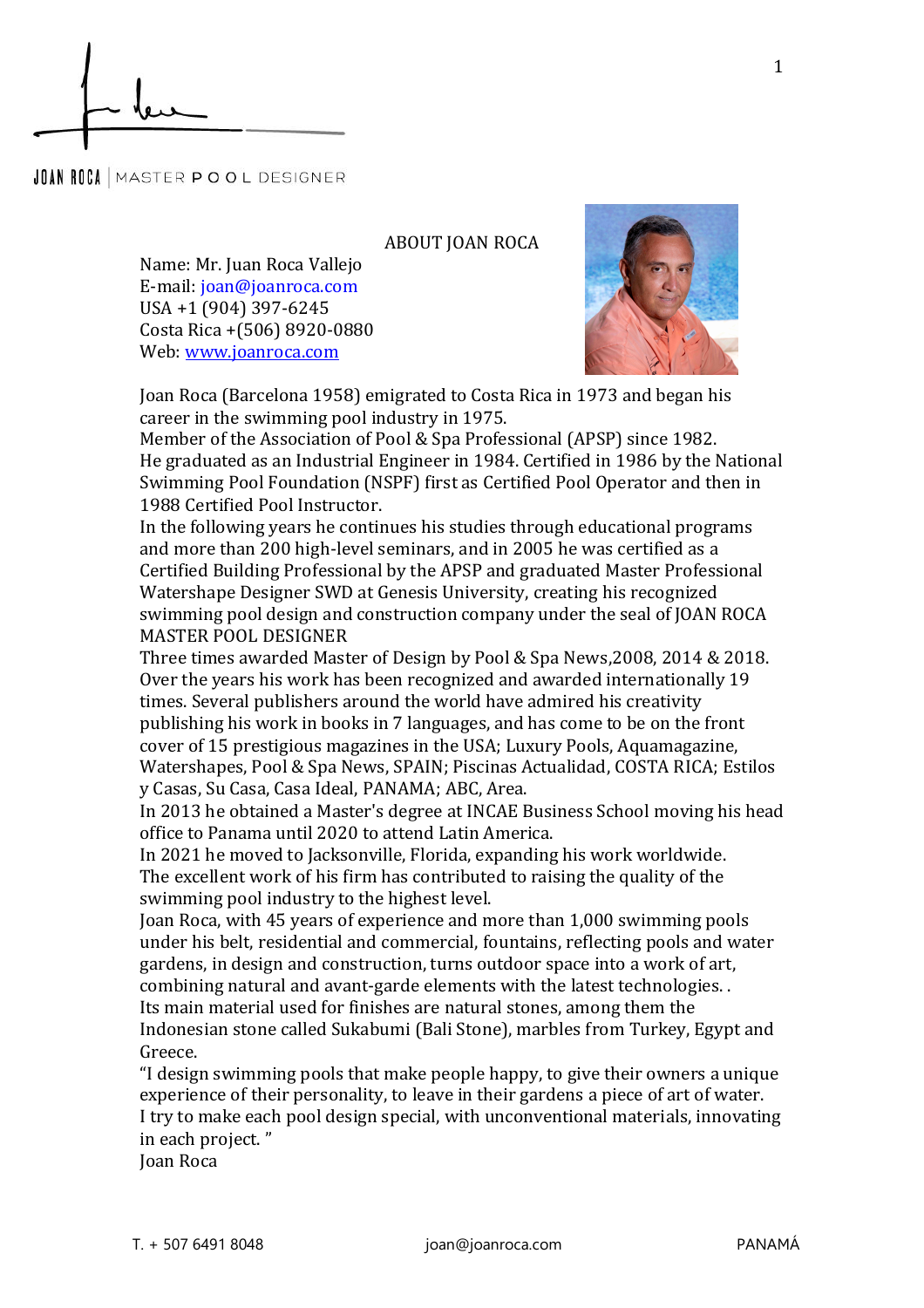## **JOAN ROCA | MASTER POOL DESIGNER**

## **ACCREDITATIONS**

- IWI International Watershape Institute-Professional 2020
- Commercial Pools & Waterparks by Genesis3 University-2014
- Master of Design by Pool & Spa News -2008, 2014 and 2018
- INCAE Business School PAG 2013
- Fluid Engineering Advanced I & II, by Genesis3 University -2009-2010
- CBP Certified Building Professional by APSP since 2006
- SWD Master by Genesis3 University and NSPF since 2005
- Crystal Fountains Institute, Toronto. 2006
- Landscape Lighting Institute by Janet Lennox Moyer, New York.- 2006
- Certified Pebble & Plaster Installer by CLI, Inc. 2006
- Professional Watershape Designer by Society of Watershape Designers. 2005
- Platinum member of Genesis3 Design Group 2005
- Member of APSP (Association of Pool and Spa Professionals) 2005
- Member of APWD (Association of Professional Watershapes Designers) 2003
- Member of Genesis3 Design Group since 2003
- Member of American Shotcrete Association 2000
- Field Training Pool / Spa Equipment by Sta-Rite Institute Industries. 1998
- Certificate of Decorative Concrete Finishing by Increte Systems, Inc. 1998
- Factory Certified Service Person by Sophisticated Systems, Inc. 1988
- Certificate of Service and Installation by Arneson Products, Inc. 1988
- Certified Pool Instructor by NSPF (National Swimming Pool Foundation) 1988
- Certified Pool Operator by NSPF 1986
- Member of CFIA (Colegio Federado Ingenieros y Arquitectos) 1987 (#II4572)
- Industrial Engineer UACA (Universidad Autónoma Centroamérica) 1984
- Member of NSPI (National Spa & Pool Institute) 1982